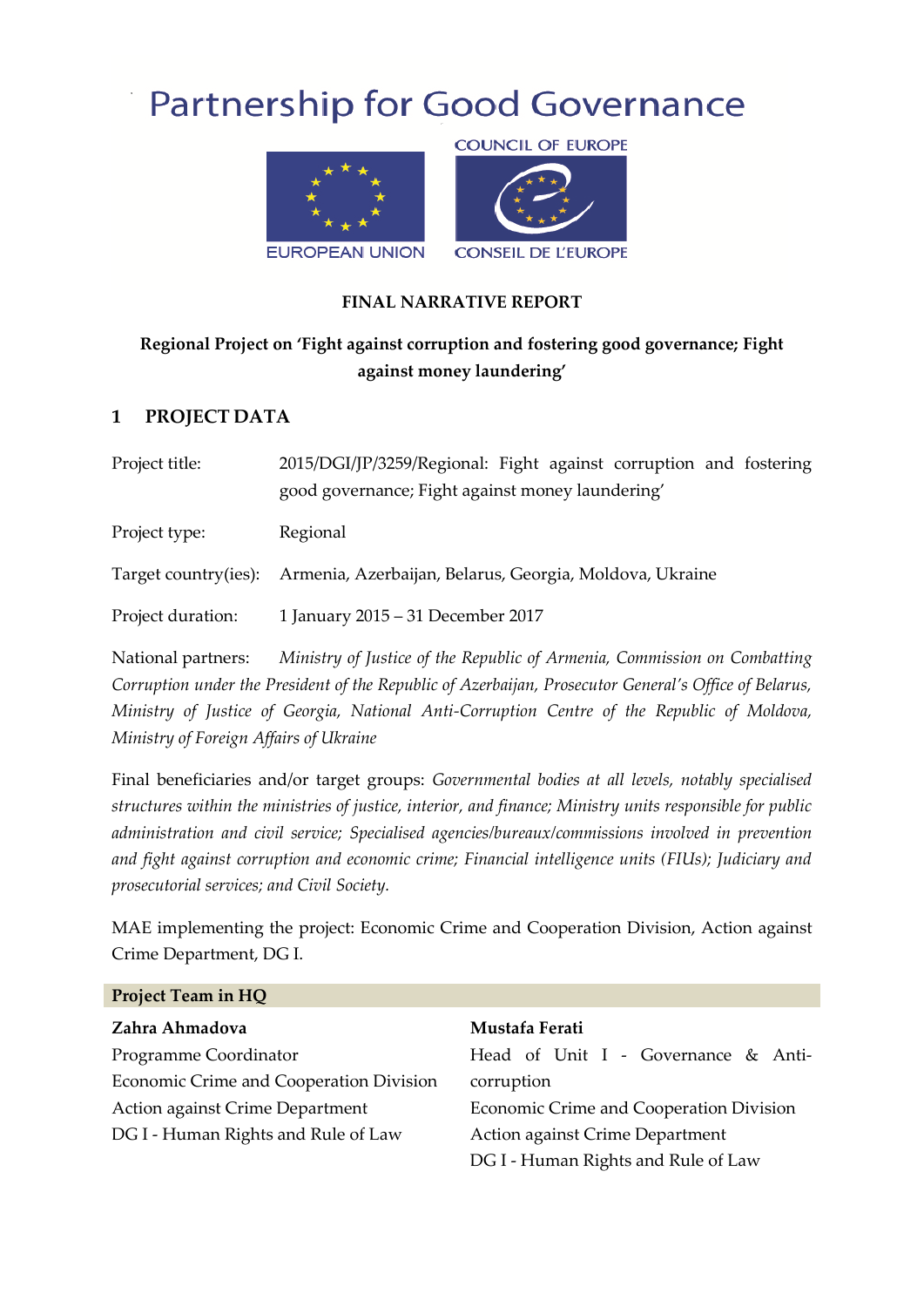## **2 OVERALL ASSESSMENT**

In line with its overall objective, the PGG Regional Project (PGG REG) contributed to strengthening of the reform processes in six Eastern Partnership countries aiming to bring them closer to Council of Europe and EU standards in core areas covered by the Eastern Partnership Platform. Regional activities engaging all six countries provided for the exchange of experience and good practices among participating countries while benefiting from Council of Europe expertise, peer to peer reviews and advice and learning on good practices on fight against economic crimes in other Council of Europe member states.

Of specific added value within this phase of the PGG Regional Project were the country specific pilot activities in Armenia, Azerbaijan, Georgia and Moldova which provided tailored assistance in response to individual country priorities.

Overall, the PGG REG contributed to improving the legislative and institutional framework and capacities to prevent and investigate economic crimes, particularly addressing relevant GRECO and MONEYVAL recommendations. Notably, the PGG Regional Project:

i) Helped improve anti-corruption/anti-money laundering legislative and institutional frameworks in line with Council of Europe and international standards by equipping EaP national authorities with legislative and practical guidelines in areas such as: a) conflict of interest; b) whistleblower protection; c) integrity testing; d) liability of legal persons; e) lobbying; and, f) corruption proofing of legislation.

The project interventions contributed to legislative processes and reforms in 4 out of 6 EaP countries with the adoption of total of 7 anti-corruption and 1 AML/CFT legislative and regulatory measures as follows:

- a) **Azerbaijan** (i) introduced criminal procedure provisions for the enforcement of the liability of legal persons in 2016; (ii) added whistleblower protection norms to the Law on Combatting Corruption; and (iii) Azerbaijan's State Agency for Public Service and Social Innovations reviewed existing internal regulations on risk management in view of the guidance provided through the Project;
- b) **Georgia** (iv) improved its conflict of interest and asset declaration system through amending legislation regulating corruption and conflict of interest in public service in late 2015; and (v) fostered corruption prevention in the health sector by completing development and refining the user interface for a web-based system on benefits pursuant to a recommendation from the CoE corruption risk assessment;
- c) **Moldova** (vi) adopted legislative amendments aiming to update and strengthen the framework for disclosure of financial and private interests, and that of the National Integrity Commission in 2015; (vii) addressed integrity testing concerns raised by its Constitutional Court through legislative amendments in 2016; and (viii) adopted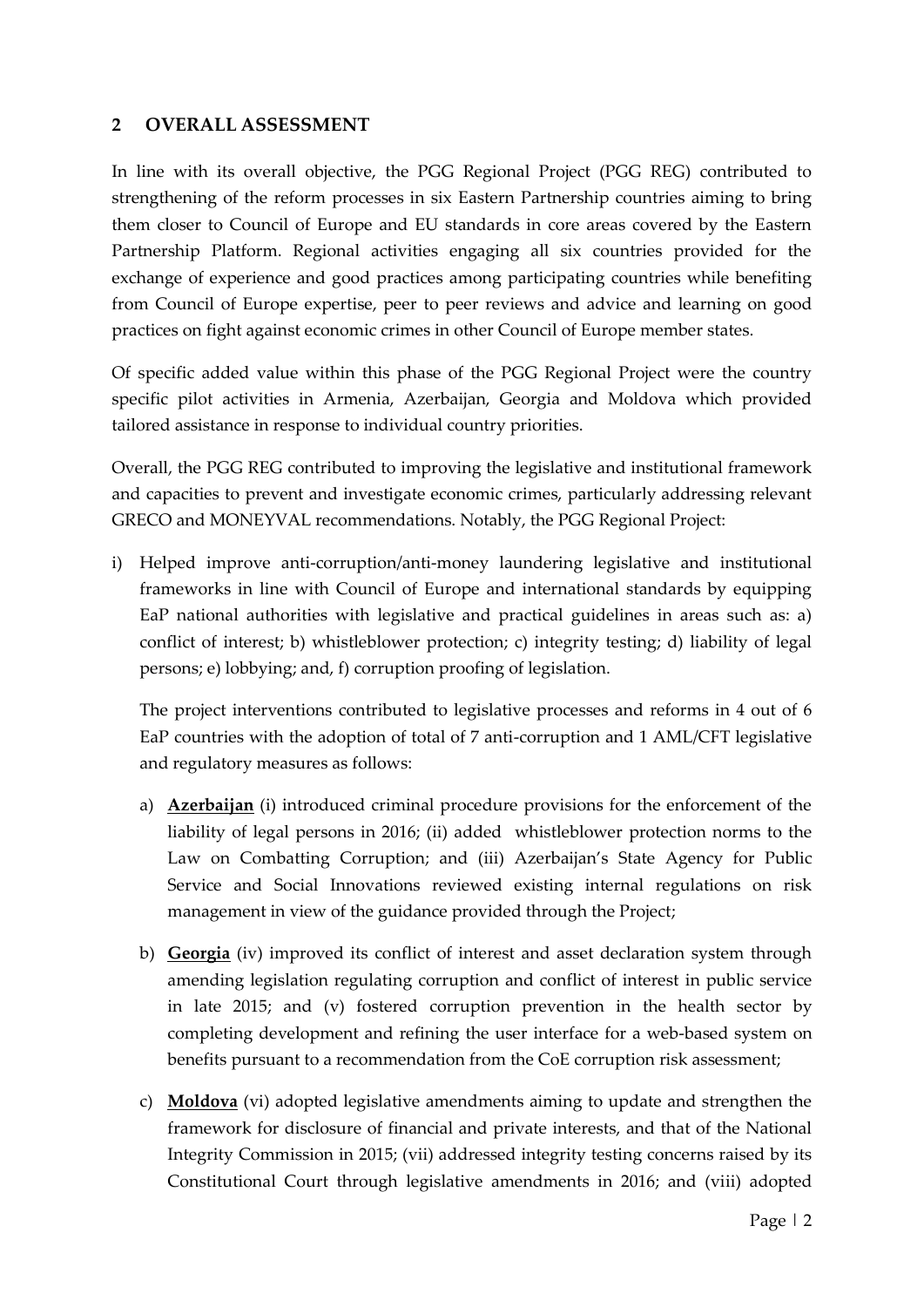Law on Prevention and Combatting of Money Laundering and Terrorist Financing in 2017.

- d) **Ukraine** (viii) introduced conflict of interest and asset declaration rules.
- ii) Strengthened expertise and policy formulation capacities of national authorities through sectorial corruption risk assessments;
- iii) Identified health sector (five countries participated) and public procurement (four countries participated) corruption risks at the national level, results of which are expected to inform future policy, regulatory, and organisational reforms;
- iv) Raised professional capacities of criminal justice sector and law enforcement authorities to: a) conduct financial investigations; b) understand money laundering and financing of terrorism and other economic crime typologies; c) ensure protection of whistleblowers; d) use special investigative techniques; and, e) seek and respond to informal and formal mutual legal assistance requests;
- v) Established a network of administrative, criminal justice, and law enforcement representatives able to cooperate in accordance with common set of standards discussed throughout the project cycle.

The above was achieved through total of 35 actions, whereby 94% of the planned project interventions for a three year period were completed. In doing so, the project produced 24 technical papers, and organised 15 events including capacity-building workshops, trainings and roundtable discussions. In total 314 participants, of which 64% were men and 36% were women representing institutions from EaP countries, benefited from the project activities. Full list of individual interventions is provided in Annex I.

# **3 ASSESSMENT OF PROJECT RESULTS**

## **3.1 Achievements of project outcomes and expected results**

# **3.1.1 ER1. – Strengthened anti-corruption preventive measures within the public sector/administration**

Within the Expected Result 1, the Project developed 4 pieces of model legislation on: (1) liability of legal entities; (2) integrity testing; (3) conflict of interest; and (4) lobbying regulation. Furthermore a **training module on whistleblower protection** and a **guide on lessons learned and good practices in corruption proofing** in EaP region were developed and made available to national authorities. Development of all written outputs were accompanied by regional workshops on each respective topic, attended by total of 76 participants representing policy makers, practitioners, and legislative drafters from 6 EaP countries. The table below provides a more detailed account on these.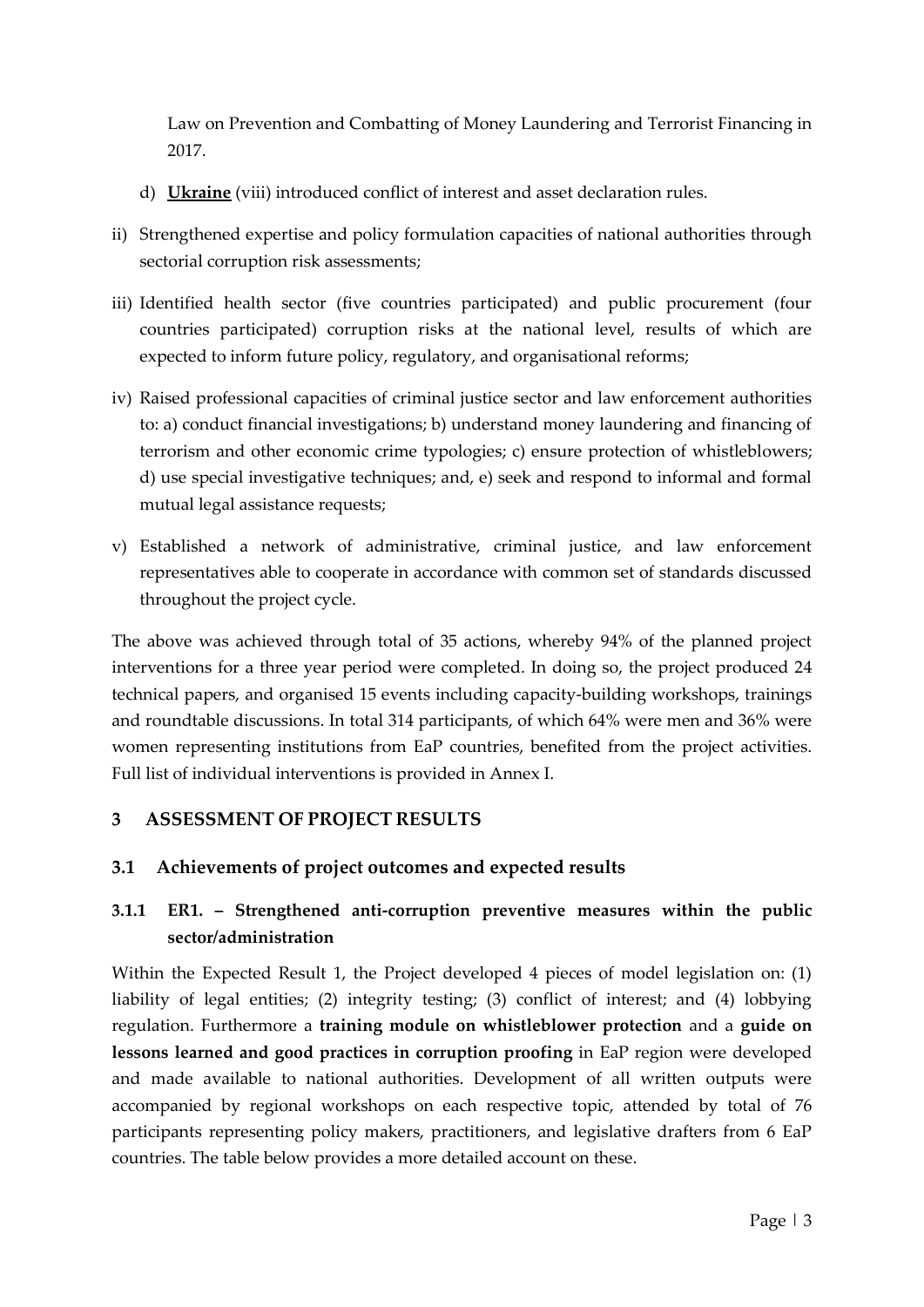**Expected result 1: Strengthened anti-corruption preventive measures within the public sector/administration**

**Status (fully achieved, partly achieved, not achieved) –** *Fully achieved*

**Description** *(based on evidence/feedback/evaluation sources)*

The PGG-REG equipped EaP national authorities with comprehensive **legislative and implementation toolkits** and knowledge of good comparative practices in respect to **(1) conflict of interest, (2) whistleblower protection, (3) integrity testing, (4) liability of legal persons; (5) lobbying regulation;** and **(6) corruption proofing of legislation** which supported on-going reforms in EaP countries.

In connection with the above and pursuant to advice provided within the PGG regional project several countries adopted measures linked to recommendations provided in legal and policy paper as follows:

## **Azerbaijan**

- (1) Improved its legislative framework on corporate liability by introducing amendments to the Criminal Procedure Code to enable enforcement of criminal liability of legal entities, which was established in 2012; and
- (2) Added whistleblower protection norms to its anti-corruption system, thus providing for the protection of those reporting corruption. While the new provisions represent first positive step towards enabling whistleblowing, there remains room for enhancement to help facilitate reporting and the protection of whistleblowers in line with international best-practice and standards; for instance by establishing access to confidential advice, extending the right to report to private-sector entities, etc.

#### **Ukraine**

- (1) Introduced conflict of interest and asset declaration rules in an effort to address applicable international standards, including e-declarations;
- (2) Currently Ukraine is in the process of regulating integrity testing as part of internal controls; and
- (3) The authorities are considering adopting legislation on whislteblower protection in line with Rec(2014)7 of the Committee of Ministers to member States on the protection of [whistleblowers](https://wcd.coe.int/ViewDoc.jsp?Ref=CM/Rec(2014)7&Language=lanEnglish&Site=CM&BackColorInternet=C3C3C3&BackColorIntranet=EDB021&BackColorLogged=F5D383) ;

#### **Moldova**

(1) Addressed integrity testing concerns raised by its Constitutional Court through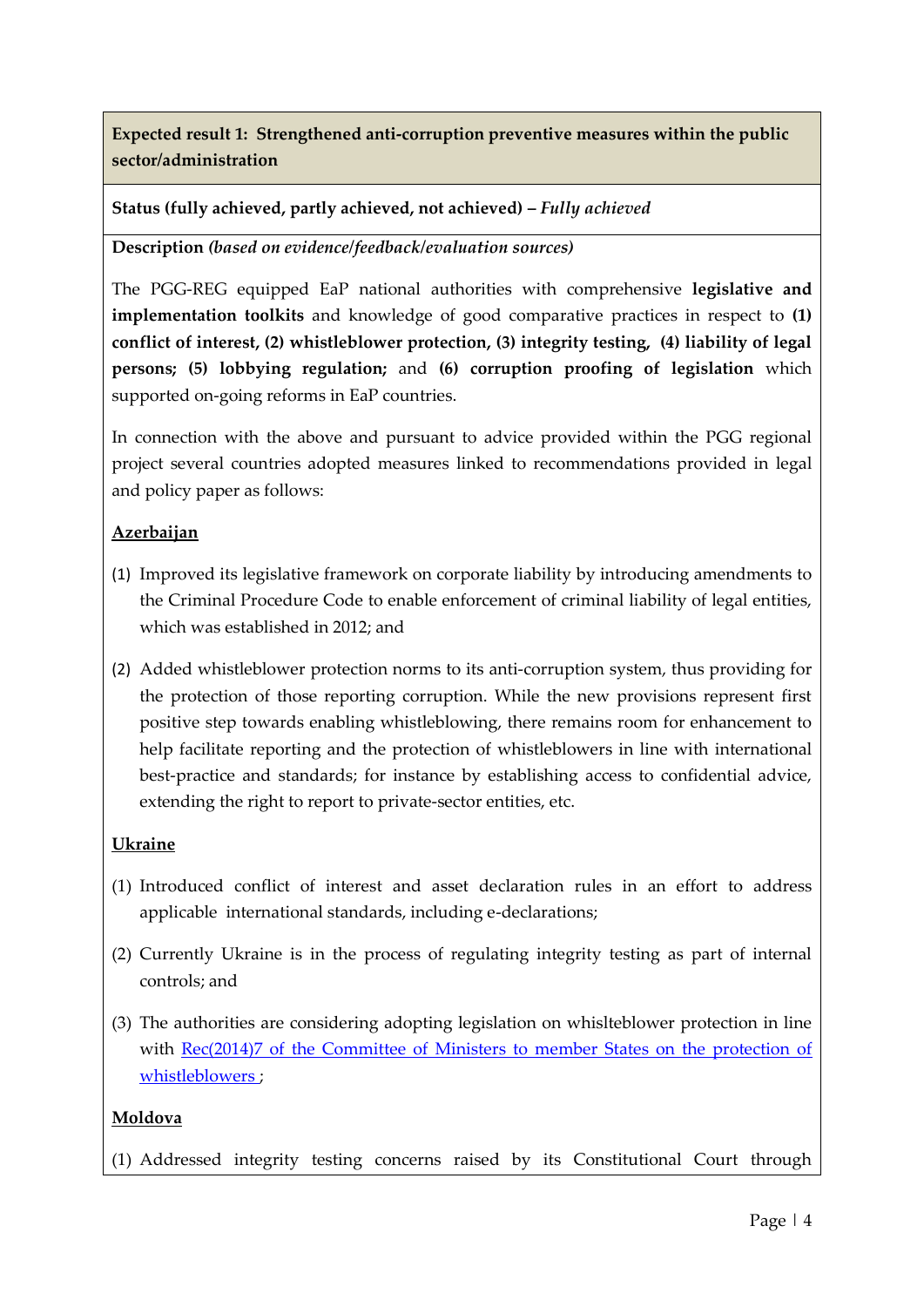legislative amendments in 2016;

## **Georgia**

(1) Improved its conflict of interest and asset declaration system through amending legislation regulating corruption and conflict of interest in public service in late 2015.

In addition, the legislative toolkit and guidance on regulating lobbying, enabled legal drafters in the region to enhance their capacities in implementing Council of Europe recommendation on regulation of lobbying activities in the context of public decision making, as well as complying with GRECO recommendations during the on-going 4 th Evaluation Round.

Lastly, through complementary country pilot activities further described under Expected Result 4, individual EaP countries were provided with hands on, country-specific advice on individual legislative and regulatory changes in the anti-corruption field at the time when such reforms were taking place.

## **Outcome indicator(s) under ER1:**

- Level of reinforcement and streamlining of anti-corruption preventive administrative measures through the use of good governance tools
- Level of control mechanisms within the public sector

## **Status (fully achieved, partially achieved, not achieved) -** *Fully achieved*

**Description** *(based on evidence/feedback/evaluation sources)*

Four out of six EaP countries introduced total of 8 legislative and regulatory changes in line with relevant international standards and good comparative practices pursuant to PGG assistance efforts, as outlined above. PGG REG undertook assessment of control mechanisms and provided advise for strengthening of these mechanisms in 8 subject matter areas across the EaP region.

# **3.1.2 ER2. – Reinforced national institutions to provide policy advice, to co-ordinate and monitor anti-corruption- and good governance-related reforms**

Risks were assessed in health and public procurement sectors to support the national institutions in the design and putting in place strategies to prevent and control corruption. For health sector corruption risk assessment, a regional workshop was organised ahead of the in-country assessments to provide methodological guidance to policy makers and practitioners from five EaP countries and to identify priority areas for assessment. Evidence collected during country assessment visits in both thematic areas fed into development of reports in 2017; 5 country specific reports in the case of health sector assessment and 1 report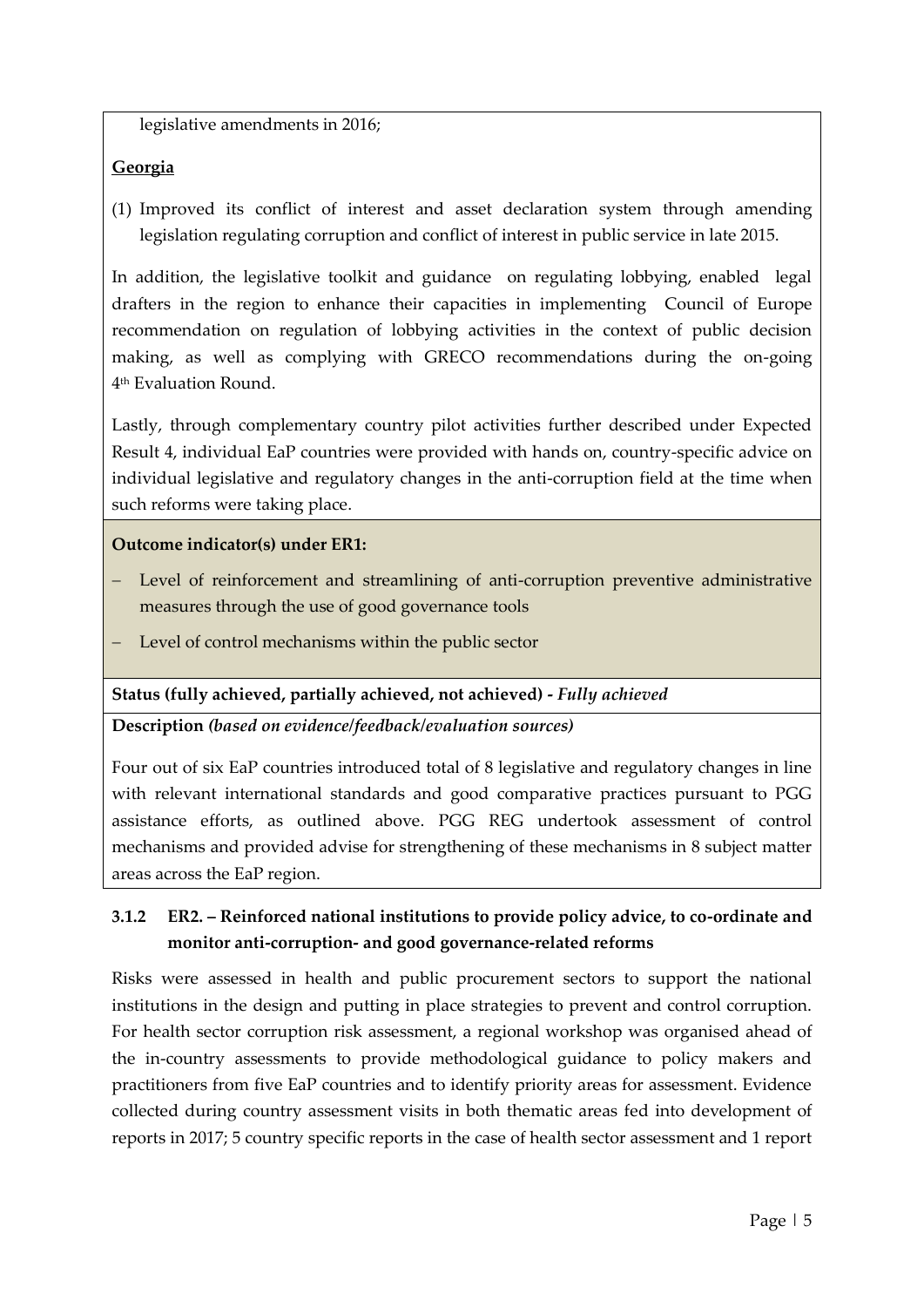on public procurement corruption risk assessment, covering both regional and individual country analysis and recommendations were developed.

**Expected result 2: Reinforced national institutions to provide policy advice, to co-ordinate and monitor anti-corruption- and good governance-related reforms**

**Status** *(fully achieved, partly achieved, not achieved) – Partly achieved*

**Description** *(based on evidence/feedback/evaluation sources)*

By taking part in **corruption risk** assessments in the **(1) health** and **(2) public procurement sectors** authorities of the countries that participated in these activities obtained knowledge and skills on evidence-based policy shaping. Azerbaijan did not participate in either of the assessments, whereas Belarus abstained from taking part in the risk assessment in the public procurement sector thus limiting the final outcome of this activity and the information available on this subject at the regional level. Considering the above the specific objective of this expected result is categorised as partially achieved.

**Outcome indicator under ER2:**

Level of control mechanisms within the public sector

**Status** *(fully achieved, partly achieved, not achieved):* **Partly achieved**

## **Description** *(based on evidence/feedback/evaluation sources)*

By undertaking corruption risk assessments in the health and public procurement sectors the PGG Regional Project supported the participating countries in identifying vulnerabilities or lack of existing control mechanisms which could bring about potential corruption risks. Both assessments provided the competent authorities with a set of recommendations developed following the assessments. The recommendations have a twofold aim: 1) to inform future policy, regulatory, and organisational reforms, and 2) to advice on immediate measures needed to address potential risks of corruption in the two sectors. Pursuant to the assessment recommendations, in 2018 Georgia took an important step forward in preventing corruption in the health sector by completing development and refining the user interface for a web-based system that enables a citizen to determine exactly what benefits are available for a particular symptom or condition, and where (primary care, vertical program, emergency hospitalisation, elective treatment) the patient must go to obtain the benefit.

# **3.1.3 ER3. – Improved criminal justice system in relation to its independence and combating corruption**

National authorities of EaP countries were provided with Practical Guide on investigating and prosecuting economic crime and Model Training Module on Whistleblower Protection. The project delivered **regional trainings** and provided reference materials **to 72 criminal**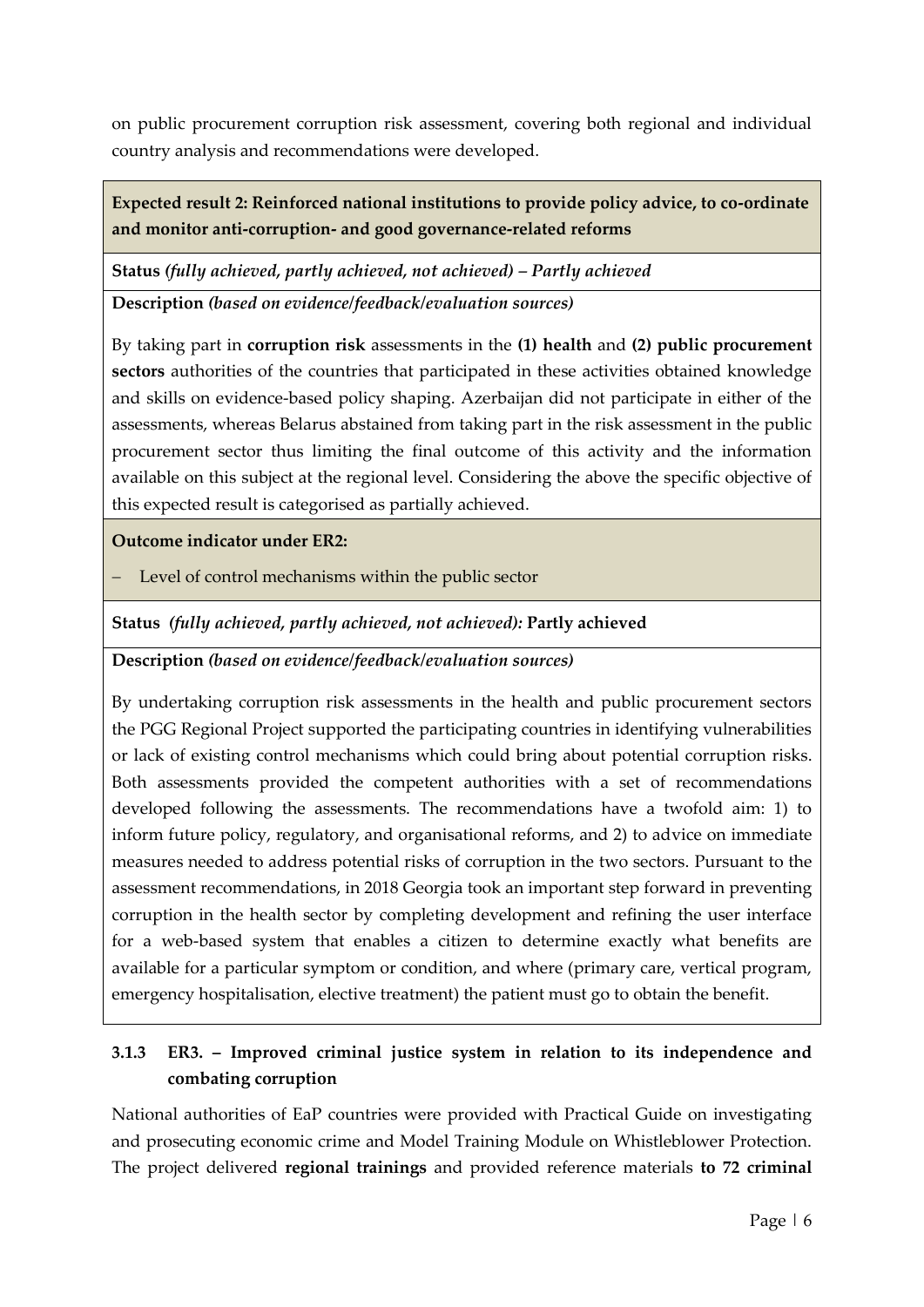**justice sector officials from all EaP countries**. The focus of the capacity building activities was on enhancing the skills of the trainees in conducting complex economic crime investigations and prosecutions; ensuring the appropriate provision of whitsleblower protection; enforcing liability of legal persons legislation; and improving the international cooperation when handling economic crime cases across two or more jurisdictions.

**Expected result 3: Improved criminal justice system in relation to its independence and combating corruption**

**Status** *(fully achieved, partly achieved, not achieved) – Fully achieved*

**Description** *(based on evidence/feedback/evaluation sources)*

The project prepared professional development training programs and operational guidelines as tools to enhance capacities of national prosecuting, regulatory, and law enforcement authorities on: **(1) investigating complex economic crime**, **(2) facilitating protection of whistleblowers, (3) enforcing liability of legal persons,** and **(4) cooperating across-borders on corruption and economic crime investigations**.

Over 72 justice sector officials directly benefited from the capacity building activities undertaken within the PGG REG.

While the investigations themselves are not initiated by the project it is worth noting that, criminal justice authorities of the beneficiary countries demonstrated competency to adequately respond to corruption and other economic crime cases by opening up highprofile financial crime investigations.

As of June 2017, **Ukrainian** National Anti-Corruption Bureau opened 370 corruption related investigations, including against senior government officials, members of the judiciary, and heads of state enterprises, and involving cross border cooperation with authorities of neighbouring and other countries, including jurisdictions such as the US and UK.<sup>1</sup> In **Azerbaijan**, 615 corruption proceedings against senior public and private sector officials were submitted to courts by the Anti-Corruption Directorate of the General Prosecutor's Office in the period 2015-2017, representing a slight increase compared to the previous period (577 for 2012-2014).<sup>2</sup>

#### **Outcome indicator(s) under ER3:**

-

Levels of investigations into corruption/white collar crime

<sup>1</sup> National Anti-Corruption Bureau of Ukraine (2017), *[Report: First Half of 2017](https://nabu.gov.ua/sites/default/files/reports/report_eng_0.pdf)*, available at www.nabu.gov.ua, accessed on 24 January 2018

<sup>2</sup> Webpage of the Anti-Corruption Directorate of the General Prosecutor's Office of the Republic of Azerbaijan, available at www.genprosecutor.gov.az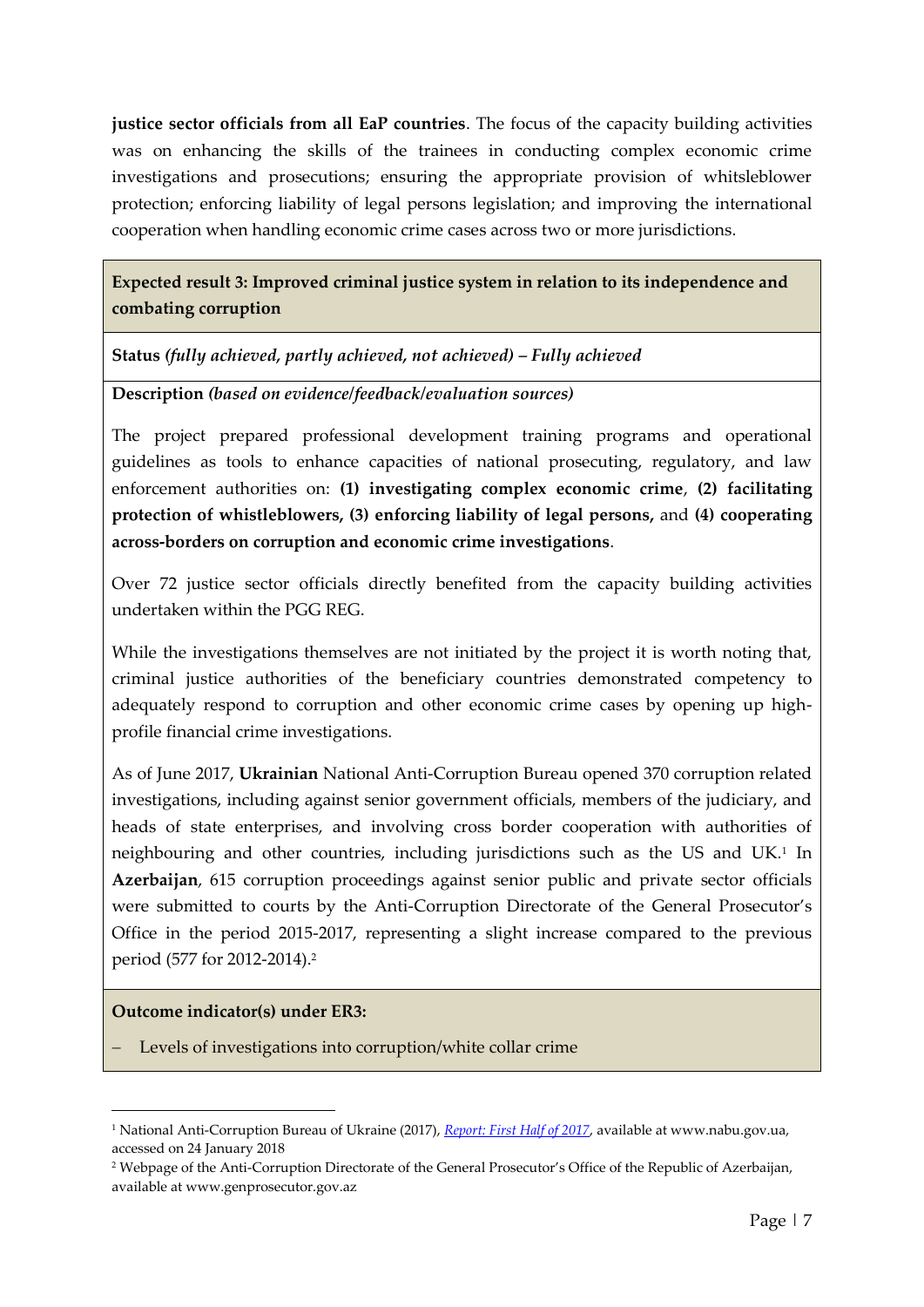**Status** *(fully achieved, partly achieved, not achieved):* **Fully achieved**

**Description** *(based on evidence/feedback/evaluation sources)*

Law enforcement and criminal justice sector officials increased specialisation in economic crime investigations, protection of whistleblowers, corporate prosecutions, and cross-border cooperation on corruption and economic crime investigations. The level of investigations into corruption and white collar crime has shown an upwards trend. Following are the statistics recorded in 3 EaP countries in 2015-2017:

- **Azerbaijan -** 615 corruption cases submitted to court, resulting with the seizure of over €45 million from those indicted;
- **Ukraine -** 370 high-corruption investigations opened, resulting with 16 convictions which already came into force;
- **Republic of Moldova –** Only in 2016, the National Anti-Corruption Centre investigated and detected 858 criminal cases including corruption offences in public and private sector and money laundering.<sup>3</sup>

Insufficient data on Georgia, Armenia and Belarus prevent an assessment to be made in respect to these countries at this time.

# **3.1.4 ER4. – Strengthened national capacities through pilot activity intervention**

Eleven country pilot activities were implemented under the PGG-REG, providing support to legislative and regulatory reforms in respective countries on one hand, and raising professional capacities of criminal justice institutions, on the other. The project provided anti-corruption authorities and policy makers of the **Republic of Moldova** with expert advice on: (1) on-going *legislative reforms of integrity testing*; (2) on *draft amendments to*  legislation concerning conflict of interest, asset declarations and introduction of the National *Integrity Commission*; and (3) *draft law on prevention and combating money laundering/terrorist financing.* 

In **Georgia** the project advised on conceptualising public relations activities regarding the countries anti-corruption efforts. Georgian criminal justice authorities were trained on (1) *methods and tools for investigating and prosecuting legal entities for corruption offences*; and, (2) *economic crime investigations*. Anti-corruption training curriculum and manual was developed for civil servants, law enforcement and justice sector officials in Armenia.

The authorities in **Azerbaijan** were provided with *guidance on development of risk management frameworks* based on internal risk assessments.

<sup>-</sup><sup>3</sup> National Anti-Corruption Centre statistics (2016)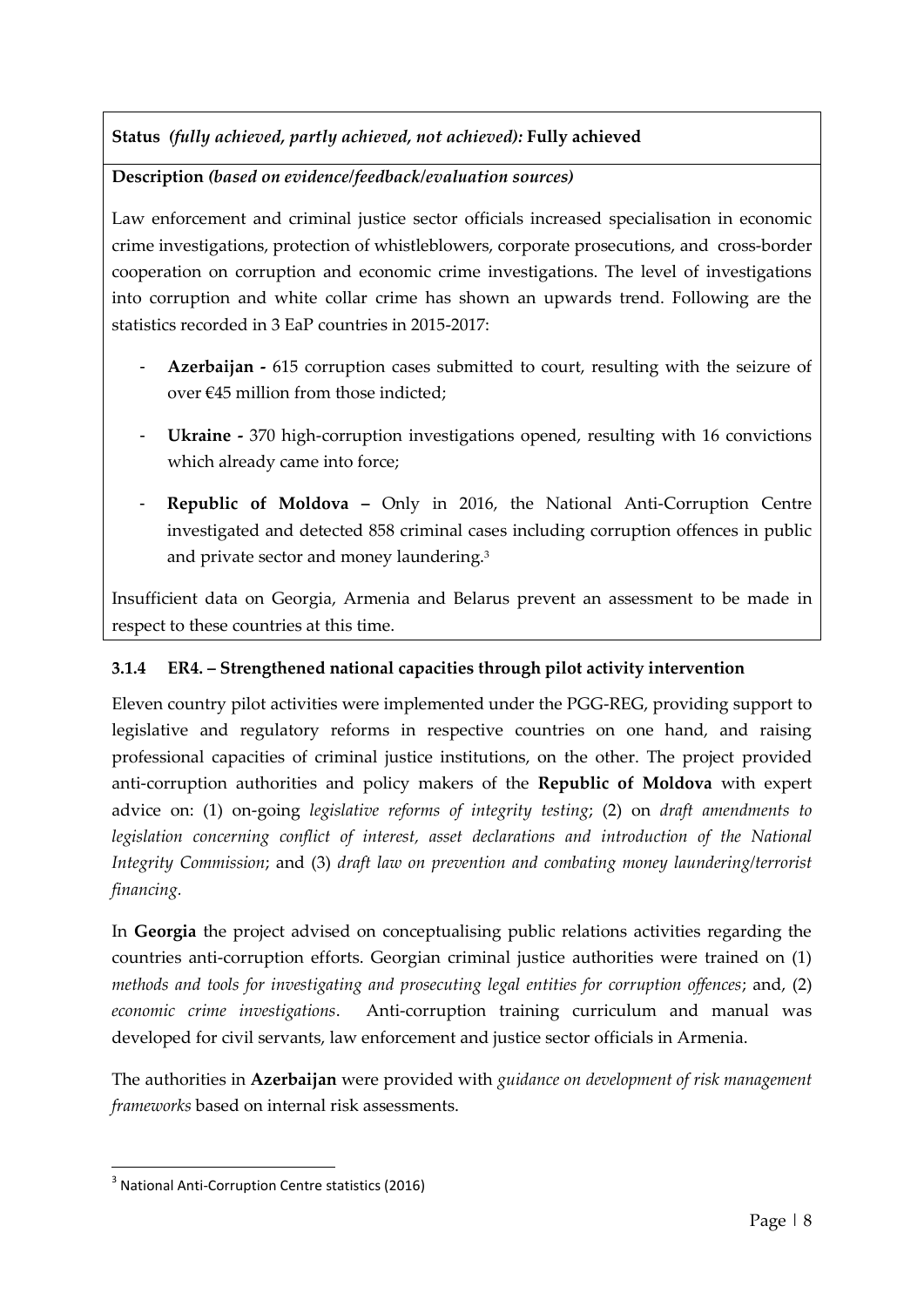# **Expected result 4: Strengthened national capacities through pilot activity intervention**

**Status** *(fully achieved, partly achieved, not achieved) – Partly achieved*

**Description** *(based on evidence/feedback/evaluation sources)*

Incorporation of pilot country assistance efforts proved to be an added value of the overall effort as countries extensively relied on this mechanism to obtain advice and needed support in view of addressing their needs for immediate reforms. The Project responded to 11 country-specific pilot interventions during its life span leading to the development of training programmes, support to the amendments of legislation, etc. Following are the areas of intervention and the subsequent results within this expected result by country:

- 1) **Armenia:** Development of anti-corruption training program for civil servants, law enforcement and justice sector officials.
- 2) **Azerbaijan:** Public service risk management system in the State Agency for Public Service and Social Innovations and subordinate ASAN Services (one-stop shops for public services).
- 3) **Georgia:** (i) Enhanced prosecutorial capacities to investigate economic crime; (ii) specialisation of members of the Secretariat of the Anti-Corruption Council of Georgia and its Working Groups on sectorial risk assessments and corruption prevention tools and good practices; (iii) formulation of the government Anti-Corruption Strategy Public Relations campaign; and (iv) prosecutorial guidance on investigating and prosecuting legal entities for corruption offences.
- 4) **Moldova:** (i) Adopted legislation on combating and preventing money laundering and terrorism financing in line with MONEYVAL recommendations; (ii) improved the integrity testing system in line with the Venice Commission recommendations; (iii) improved conflict of interest, asset declarations and oversight solutions; and (iv) is in the process of strengthening sanctioning regime for corruption and money laundering offences.

The Expected result is nonetheless rated as partially achieved due to difficulties in implementing a pilot activity in Belarus, namely a good governance assessment in the education sector.

#### **Outcome indicator(s) under ER4:**

- Number and level of legislative and implementation regulations concerning anticorruption and preventative measures
- Number of procedures of monitoring mechanisms/bodies that are reformed and improved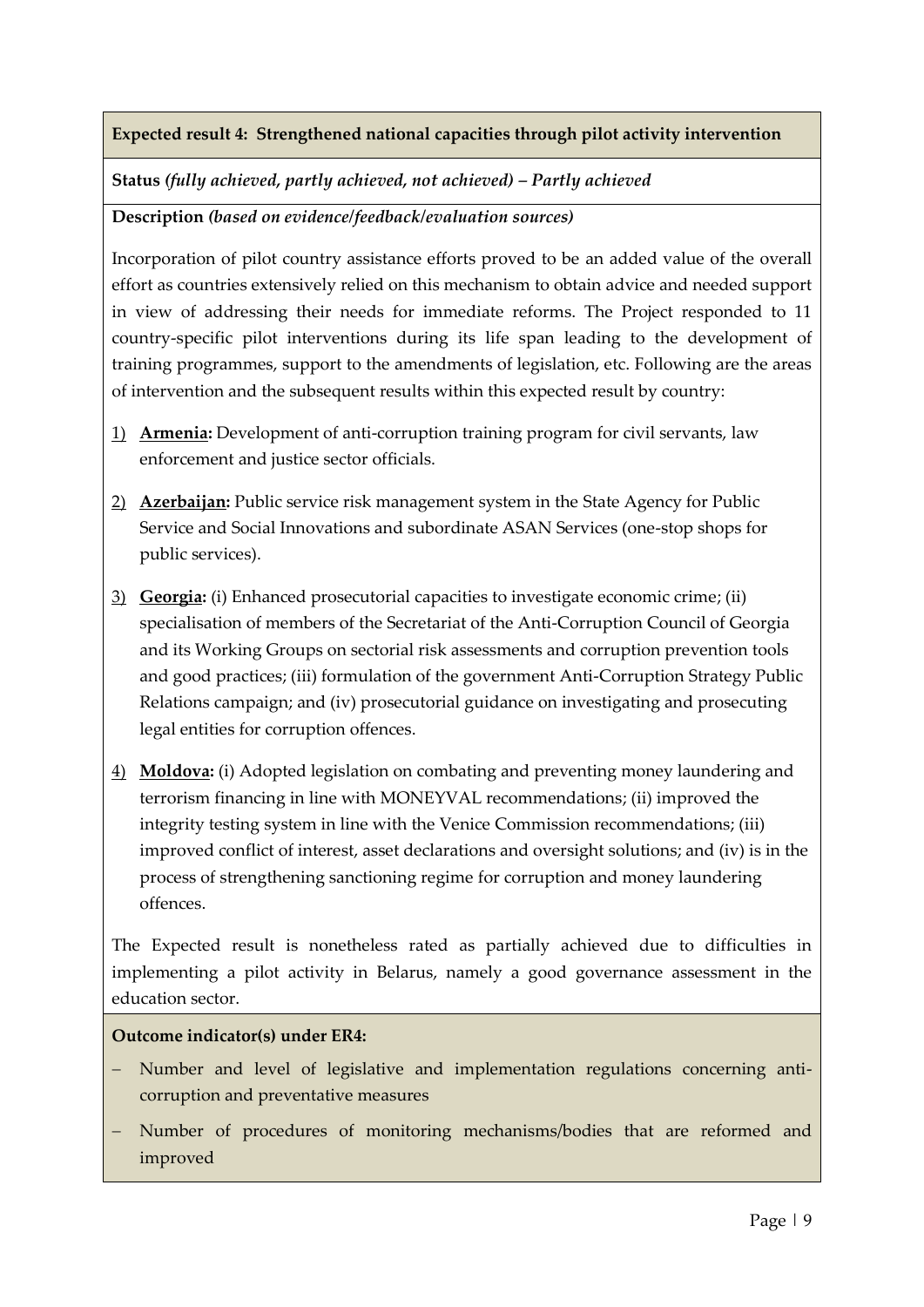# **Status** *(fully achieved, partly achieved, not achieved):* **Fully achieved**

# **3.2 Mainstreaming and cross-cutting issues**

Gender statistics were collected for all events conducted under the PGG Regional Project. Of total participants in the project events, 54% were men and 36% were women representing institutions from EaP countries.

Non-governmental organisations took an active part in project activities related to corruption risk assessments in health and public procurement sectors. In particular, the representatives of NGOs from EaP countries provided valuable contribution to the assessments during country-visits.

# **4 PROJECT GOVERNANCE AND CO-ORDINATION**

## **4.1 Complementarity and co-operation**

Cooperation with the Regional Project coordinating institutions was very good. Project Focal Points were responsive to activity planning and implementation requests and facilitated communication between the PGG Project Team and direct beneficiaries. The support of the PGG coordinating institutions was essential in view of two corruption risk assessments conducted in 2017 which involved coordination of country visits and meetings with multiple stakeholders.

The PGG Project Team liaised with international organisations working on the same and similar issues in the EaP countries (e.g. UNDP, UNODC, OECD, GIZ, U.S.DOJ, U.S. DOS/INL, country specific twining projects) in order to ensure complementarity and avoid overlap. Communication was namely focused on exchange of information on respective activities. This is most pertinent for Ukraine which is experiencing an influx of technical assistance programs in the field. The PGG Project Team took part in donor coordination groups and continues to exchange information on activities with organisations represented in the five EaP countries.

## **4.2 Communication and visibility**

Visual identity of PGG Regional Project follows the PGG Communications Strategy, agreed between the European Union and the Council of Europe, and is applicable to all programmatic outputs, including official communication, technical papers, activity agendas and presentations, news/media feeds, and project visibility kits (i.e. banners, folders, notepads, and pens).

The PGG-Regional Project paid particular attention to visibility of its interventions. List of key project documents and information on programmatic events and deliverables (e.g. technical papers on reviewed legislation) can be found on the [webpage](http://www.coe.int/corruption) of the Council of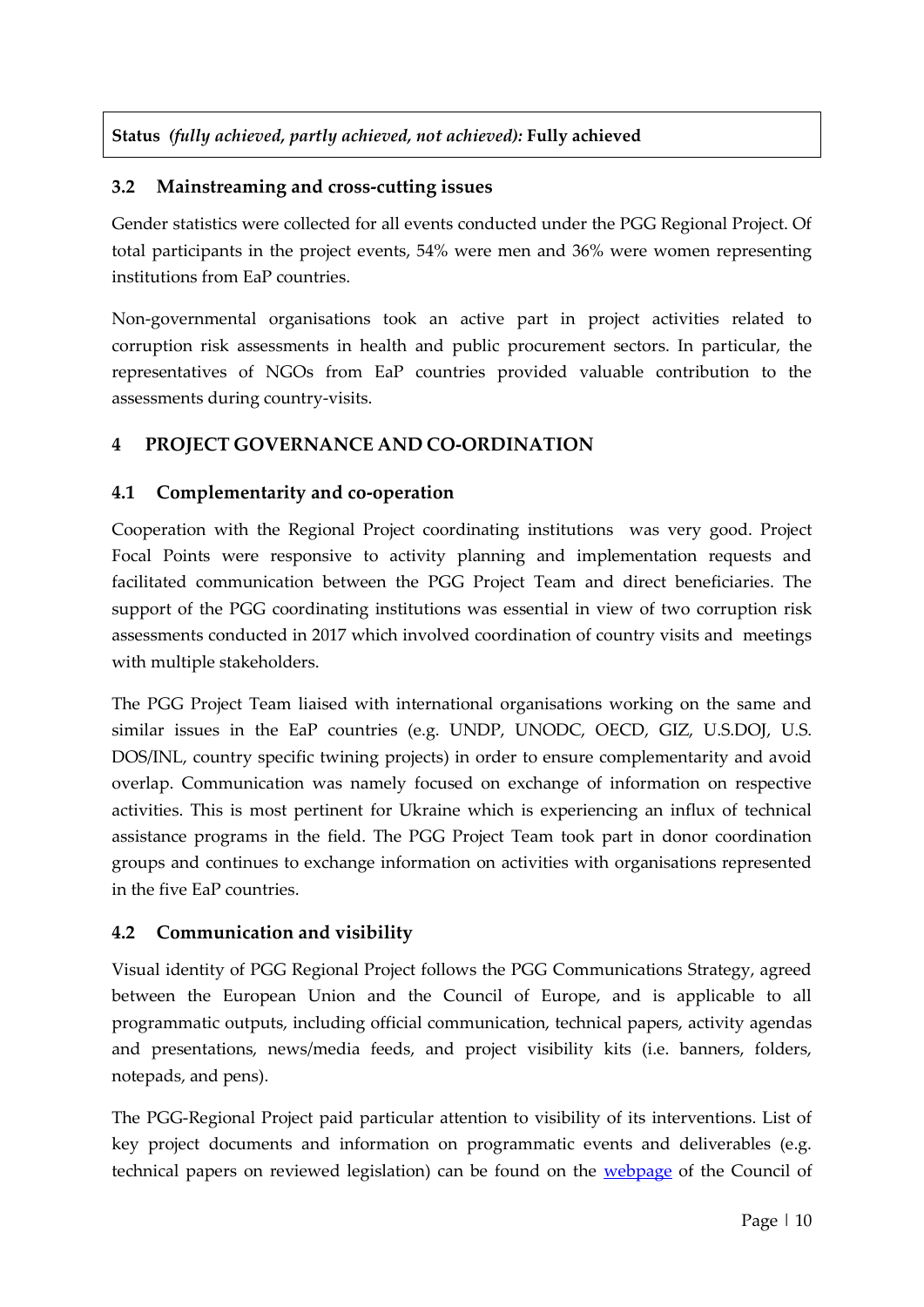Europe Economic Crime Cooperation Division and the dedicated [webpage](https://www.coe.int/en/web/corruption/projects/pgg-regional) to the PGG-Regional Project.

Lastly, information on PGG Regional Project interventions is readily available within EaP countries through webpages and media feeds of respective partner and beneficiary institutions.

# **4.3 Challenges, lessons learned and possible follow-up**

# **4.3.1 Challenges**

Authorities of Azerbaijan and Belarus opted out from taking part in pilot activities relating to corruption risk assessments. While Azerbaijan did not participate in both health and public procurement assessments, the Belarus abstained from taking part in the public procurement assessment only.

## **4.3.2 Lessons learned**

The implementation the PGG Programme was fully focused on activity implementation through the regional and country level interventions. Providing EaP countries with model legislation and operational guidelines on a number of relevant topics, and conducting sectorial corruption risk assessments have been the major contribution of the PGG- REG Project to the on-going country reforms. This has been recognised by country authorities who are undertaking topics specific reforms. Moreover, the PCF-REG pilot scheme proved to be a well-designed modality for responding to country specific needs as they arise, a prevailing occurrence in the region due to on-going or frequent reforms. Being run under the same programmatic platform, the regional and country components mutually informed one another in an effort to provide individual countries, and the region as a whole, sufficient knowledge and expertise.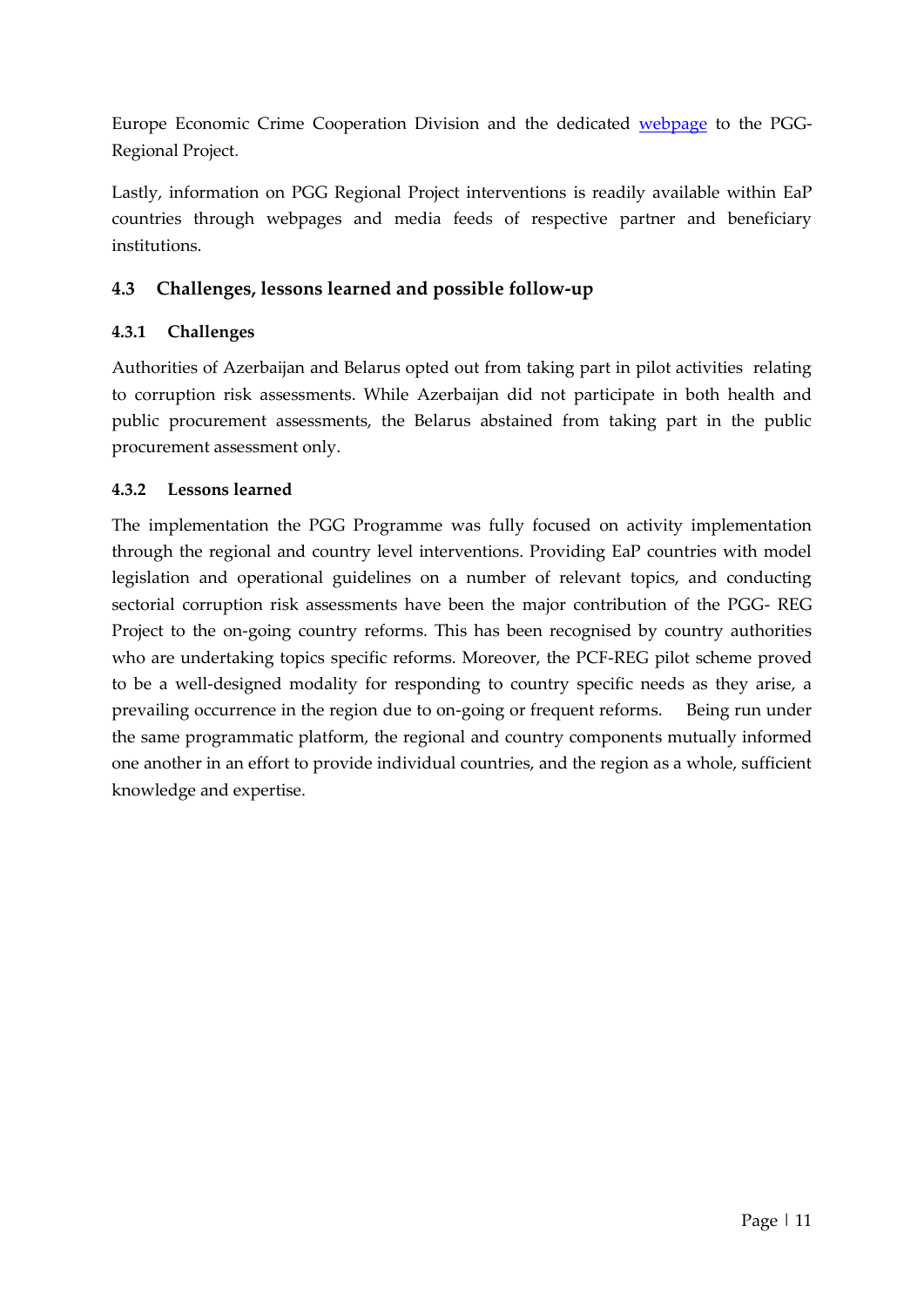## **5 ANNEX**

## **5.1 Major reports and documentation produced with project support**

#### **5.1.1 Regional:**

- 1) Legislative Toolkit on Conflict of Interest (ECCU-PCF-REG -2/2015)
- 2) Legislative Toolkit on Liability of Legal Entities (ECCU-PCF-REG 4/2016)
- 3) Model Legislation on Integrity Testing (ECCU-PCF-REG -5/2016)
- 4) Model Training Module on Whistleblower Protection (ECCU-PCF-REG -8/2016)
- 5) Legislative Toolkit on Lobbying (ECCD-PCF-REG -9/2016)
- 6) Practical Guide on: Investigating and prosecuting economic crime (ECCD-PCF-REG-10/2016)
- 7) Technical Paper on: Corruption Risk Assessment Questionnaire and Methodology for Health Sector Risk Assessment (ECCD-PCF-REG-11/2016)
- 8) Technical Paper on: Health Sector Corruption Risk Assessment in Armenia (ECCD-PGG-REG-4/2017)
- 9) Technical Paper on: Health Sector Corruption Risk Assessment in Belarus (ECCD-PGG-REG-5/2017)
- 10) Technical Paper on: Health Sector Corruption Risk Assessment in Georgia (ECCD-PGG-REG-6/2017)
- 11) Technical Paper on: Health Sector Corruption Risk Assessment in Moldova (ECCD-PGG-REG-7/2017)
- 12) Technical Paper on: Health Sector Corruption Risk Assessment in Ukraine (ECCD-PGG-REG-8/2017)
- 13) Technical Paper on: Corruption Proofing in Eastern Partnership Countries: Overview and Lessons for Good Practice (ECCD-PGG-REG-9/2017)
- 14) Technical Paper on: Corruption Risk Assessment in Public Procurement (ECCD-PGG-REG-14/2017)

#### **5.1.2 Country-specific:**

15) Legal Opinion on: Draft Laws of the Republic of Moldova on: 'the declaration of wealth, personal interests, conflicts of interest and gifts'; 'the National Centre for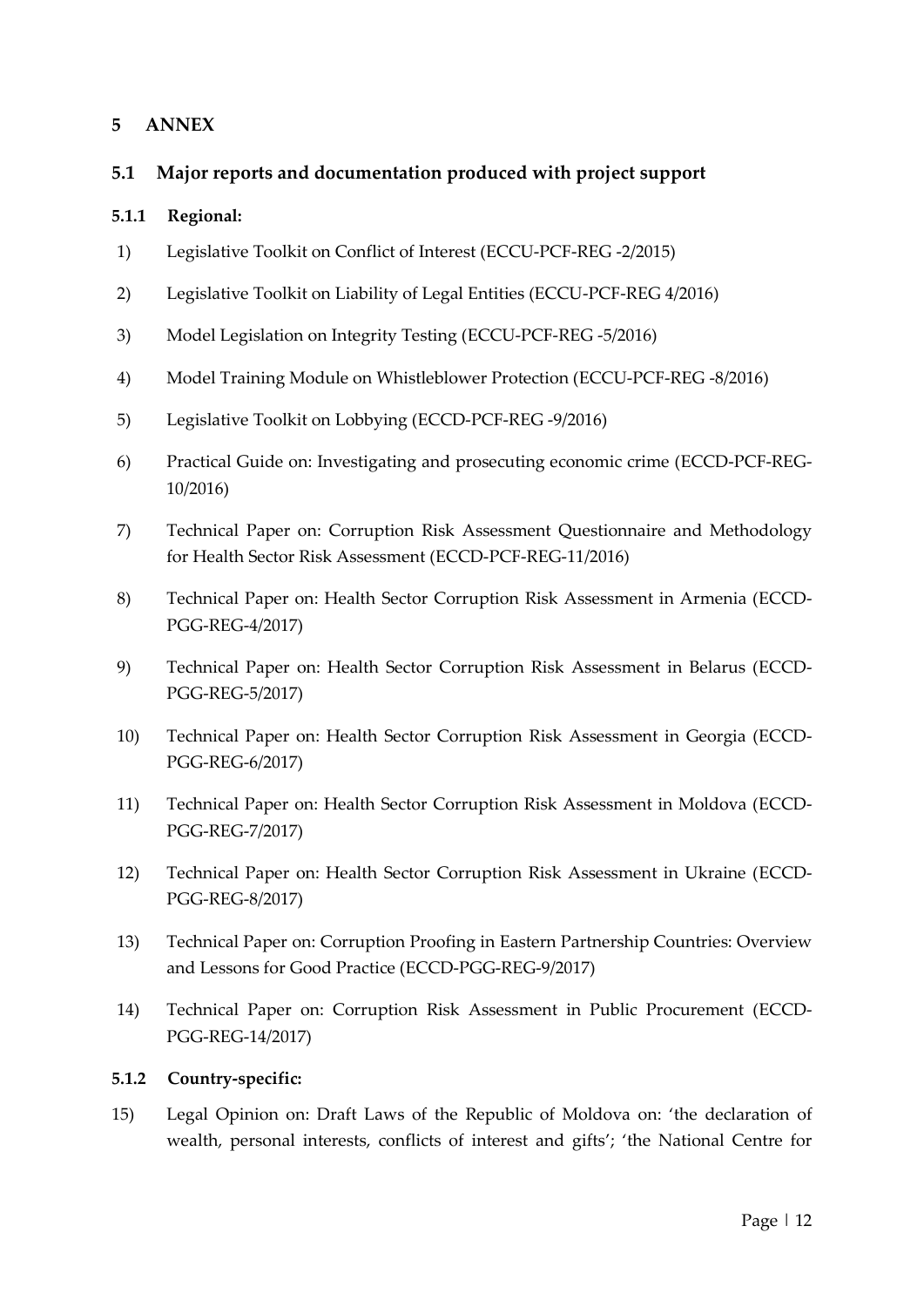Integrity'; 'Amending and Supplementing Certain Legislative Acts' (ECCU-BO-MO-1/2015)

- 16) Legal Opinion on: Moldovan Draft Law 'On Institutional Integrity Assessment' (ECCU-PCF-1/2015)
- 17) Technical Paper on: Public relations on anti-corruption reforms (ECCU-PCF-REG 3/2016)
- 18) Legal Opinion on: Draft Law on combating and prevention of money laundering and terrorism financing of the Republic of Moldova (ECCU-PCF-REG -6/2016)
- 19) Legal Opinion on: Draft Integrity Law of the Republic of Moldova (ECCU-PCF-REG 7/2016)
- 20) Legal Opinion on: Draft Law of Moldova on amending and supplementing some legislative acts (deterring sanctions for corruption and money laundering in the Criminal Code and Contravention Code) (ECCD-PCF-REG -3/2017)
- 21) Anti-Corruption Training Manual (ECCD-PGG-REG-10/2017)
- 22) Anti-Corruption Training Curriculum (ECCD-PGG-REG-11/2017)
- 23) Technical Paper on: Risk and Opportunity Management Procedure (ECCD-PGG-REG-12/2017)
- 24) Technical Paper on: Methodology for assessment of good governance in the secondary vocational and higher education sector in Belarus (ECCD-PGG-REG 15/2017)

#### **5.2 List of activities (title of the activity, dates and location)**

#### **5.2.1 Regional:**

- 1) **Regional Workshop on Conflict of Interest Legislation** 15-16 October 2015 Istanbul, Turkey *Number of participants: 12; Female/Male participants: 4/8*
- 2) **Regional Workshop on Cross-border Cooperation between Law Enforcement Agencies on Corruption and Economic Crime Investigations** 19-20 October 2015, Istanbul, Turkey *Number of participants: 12; Female/Male participants: 0/12*
- 3) **Regional Workshop on Economic Crime Investigations** 25 – 27 April 2016, Kyiv, Ukraine *Number of participants: 24; Female/Male participants: 1/23*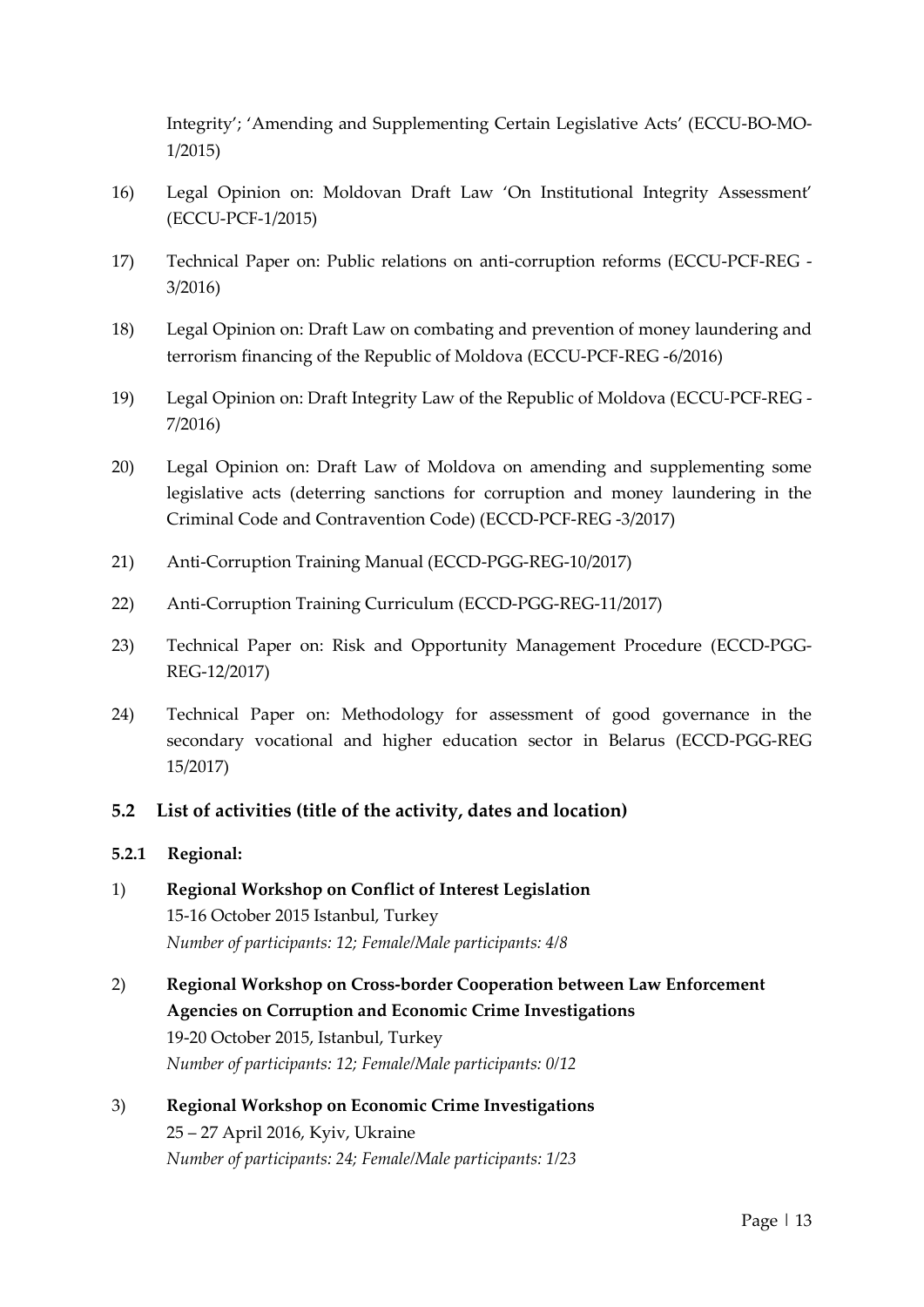- 4) **Regional Workshop on Liability of Legal Entities** 28 - 29 April 2016, Kyiv, Ukraine *Number of participants: 18; Female/Male participants: 7/11*
- 5) **Regional Workshop on Integrity Testing** 23 – 24 June 2016, Tbilisi, Georgia *Number of participants: 21; Female/Male participants: 9/12*
- 6) **Regional Workshop on Whistleblower Protection** 17 – 18 October 2016, Budapest, Hungary *Number of participants: 18; Female/Male participants: 5/13*
- 7) **Regional Workshop on Lobbying Regulation** 23 – 24 November 2016, Riga, Latvia *Number of participants: 15; Female/Male participants: 5/10*
- 8) **Regional Workshop on Corruption Risk Assessment in the Health Sector** 14 – 15 December 2016, Kyiv, Ukraine *Number of participants: 11; Female/Male participants: 6/5*
- 9) **Regional Workshop on Corruption Proofing of Legislation** 22-23 May 2017, Kyiv, Ukraine *Number of participants: 17; Female/Male participants: 9/8*

## **5.2.2 Country-specific:**

- 10) **Roundtable discussion on integrity testing reform** 20 January 2015, Chisinau, Moldova *Number of participants: 53; Female/Male participants: 27/26*
- 11) **Training on Investigation and Prosecution of Legal Entities for Economic Crimes** 16-17 November, 2015, Tbilisi, Georgia *Number of participants: 21; Female/Male participants: 3/18*
- 12) **Training on Anti-Corruption Concepts** 13-14 March 2017, Tbilisi, Georgia *Number of participants: 22; Female/Male participants: 17/5*
- 13) **Workshop on international standards and good practices with corruption risk assessments and risk management** 24-25 May 2016, Baku, Azerbaijan *Number of participants: 34; Female/Male participants: 8/26*
- 14) **Training on Risk Management: Principles and Guidelines** 15-16 May 2017, Baku, Azerbaijan *Number of participants: 14; Female/Male participants: 3/11*